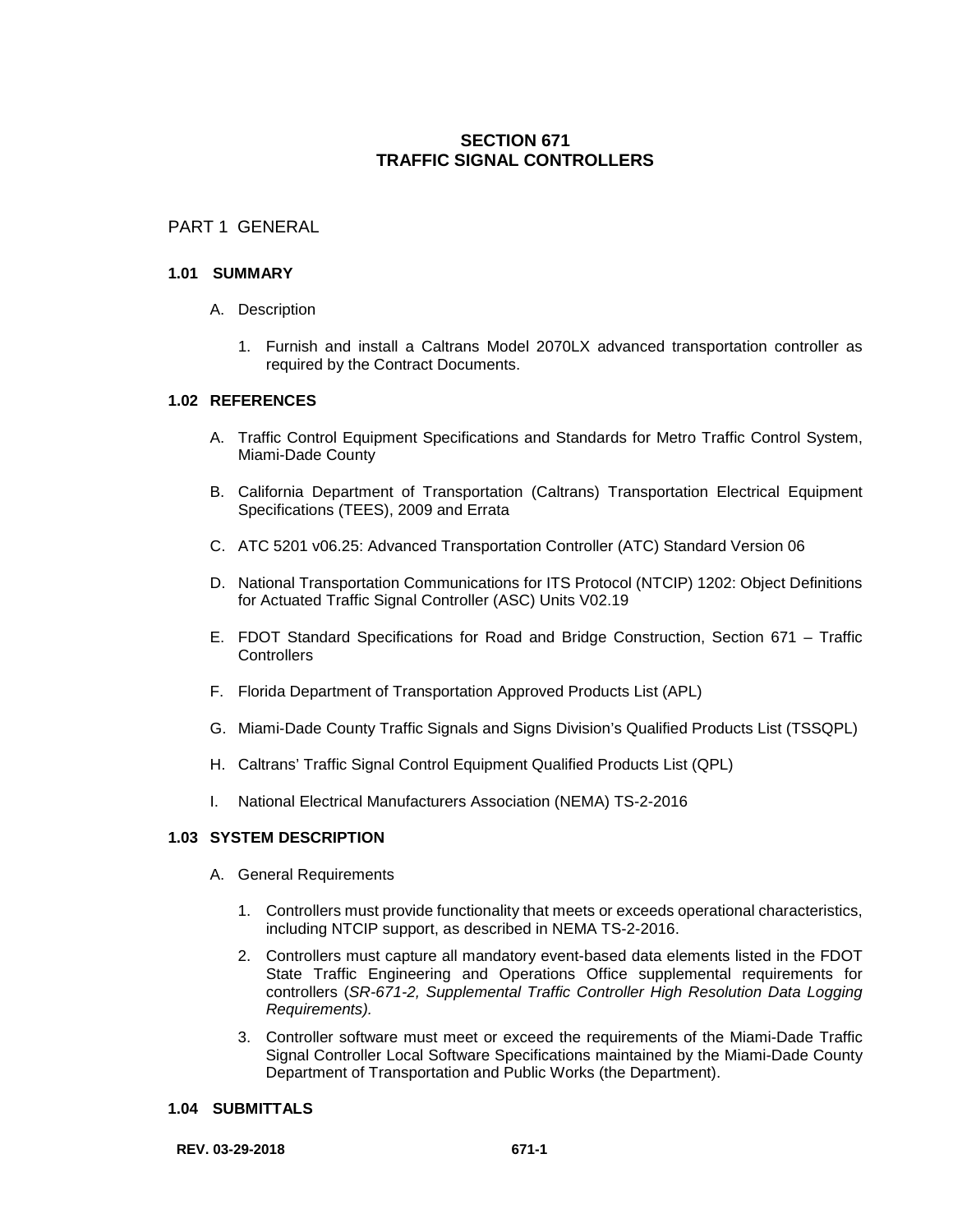- A. Certificates
	- 1. The traffic controller submittal information must include certificates or other documented evidence that the 2070LX controller provided is approved and listed on the Caltrans QPL, FDOT APL, and TSSQPL.
- B. Manufacturers' Instructions and Information
	- 1. Submit or ensure that the following documentation from the manufacturer has been submitted to the Department:
		- a. Operation Manual
		- b. Troubleshooting and Service Manual
		- c. Assembly and installation instructions
		- d. Pictorial layout of components and schematics for circuit boards
		- e. Parts list
	- 2. Electronic copies of all documentation must be provided. Electronic documentation must not require licenses, fees, or additional purchase for duplication or distribution.

# **1.05 DELIVERY STORAGE AND HANDLING**

- A. Packing, Shipping, Handling and Unloading
	- 1. If the traffic controller is not packaged and shipped as part of a traffic controller assembly, ensure it is packaged in a manufacturer provided box and handled as per manufacturer's handling, storage, and protection requirements.

## **1.06 WARRANTY**

A. Ensure the traffic controller has a manufacturer's warranty covering defects for three years from the date of final acceptance. Ensure the warranty includes providing replacements within 10 calendar days of notification for defective parts and equipment during the warranty period at no cost to the Department.

# **1.07 OWNER'S INSTRUCTIONS**

A. Manufacturers' instructions and information documentation provided must describe all controller features and operations, including all user interfaces and settings required to configure the traffic controller.

# PART 2 PRODUCTS

## **2.01 MATERIALS AND EQUIPMENT**

- A. Controller must meet the latest Caltrans TEES, dated March 12, 2009, and TEES 2009 Errata requirements for a 2070LX Traffic Signal Controller unit and include, at minimum, the unit chassis, 2070-1C CPU, 2070-2E+ field I/O module, 2070-3B Front Panel, and 2070- 4A Power Supply.
- B. Controller must be approved and listed on the:
	- 1. Caltrans' QPL as a Model 2070LX Controller Unit,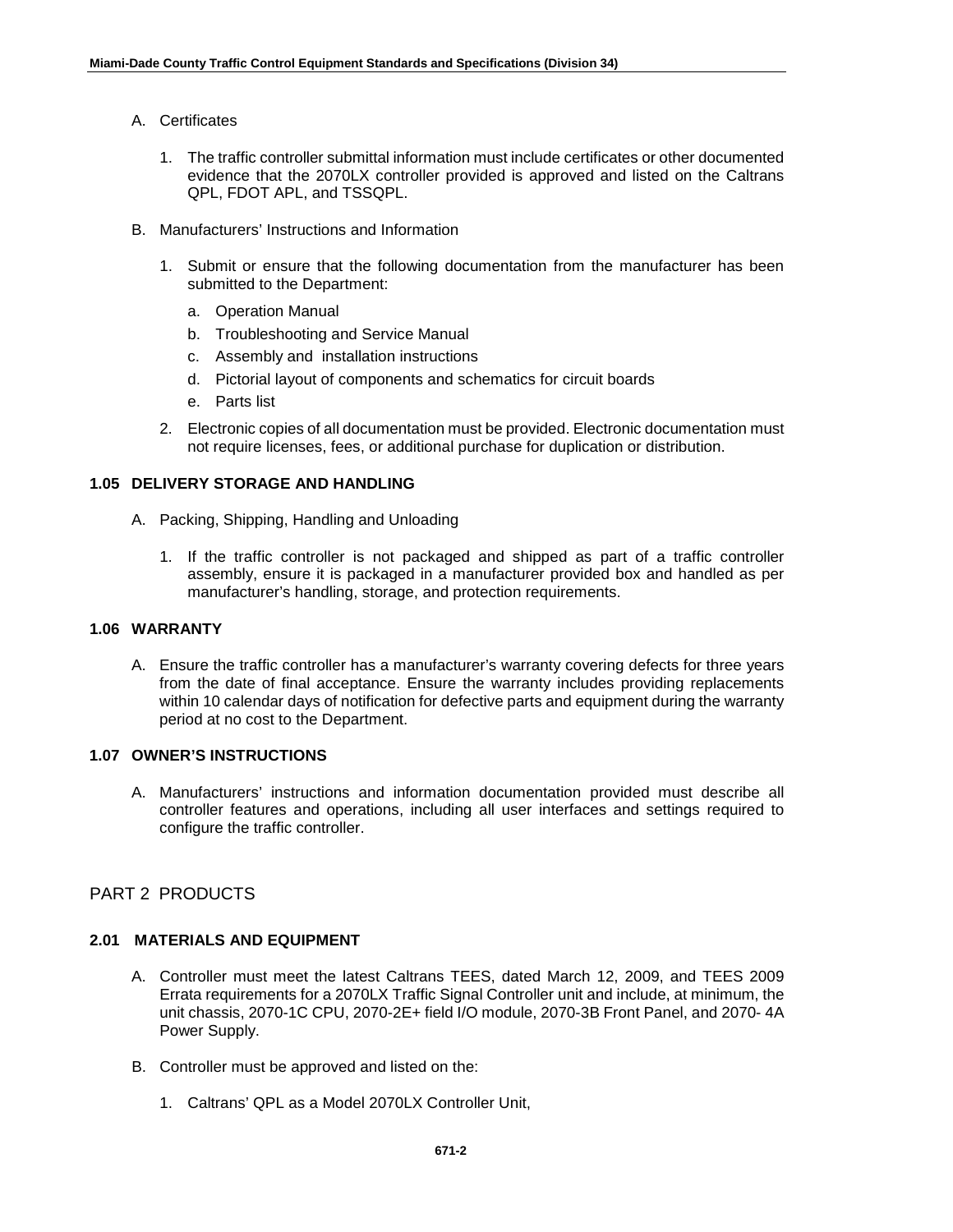- 2. Florida Department of Transportation's APL, and
- 3. Miami-Dade County Traffic Signals and Signs Division's TSSQPL.
- C. Ensure equipment is permanently marked with the manufacturer's name or trademark, part number, and serial number.

### **2.02 EXTRA MATERIALS**

- A. A spare Data Key and a spare 2070-2E+ module must be provided for every ten traffic controllers supplied.
- B. A physical set of controller schematics and a repair manual must be provided for every one hundred traffic controllers supplied.

# **2.03 ACCESSORIES**

A. The controller must be provided with all accessories and incidental material necessary for installation and operation in a Miami-Dade traffic controller cabinet including, but not limited to, mounting hardware, power cable, data key, and interface card such that installation into the Miami-Dade cabinet does not require any additional components.

### **2.04 SOURCE QUALITY CONTROL**

- A. Tests, Inspections
	- 1. Provide all documentation related to manufacturer Quality Assurance/Quality Control with regards to the controller, including batch/lot information as applicable, to the Department.

## PART 3 EXECUTION

#### **3.01 PREPARATION**

- A. Equipment
	- 1. Verify the controller to be installed appears undamaged and in good working conditions prior to installation.
	- 2. Confirm that controller has been pre-programmed for site-specific operation and has passed all testing and verification requirements necessary for field deployment including establishing communication between the controller and central software.
	- 3. When replacing an existing controller, observe and document the current operational status of the intersection prior to controller replacement.
- B. Site Condition
	- 1. Preparation for controller replacement
		- a. Allow all stacked traffic to clear side streets.
		- b. Wait until main street is on green and traffic moving.
		- c. Ensure that pedestrians and other traffic in crosswalks have safely crossed the street. Place intersection in flash.